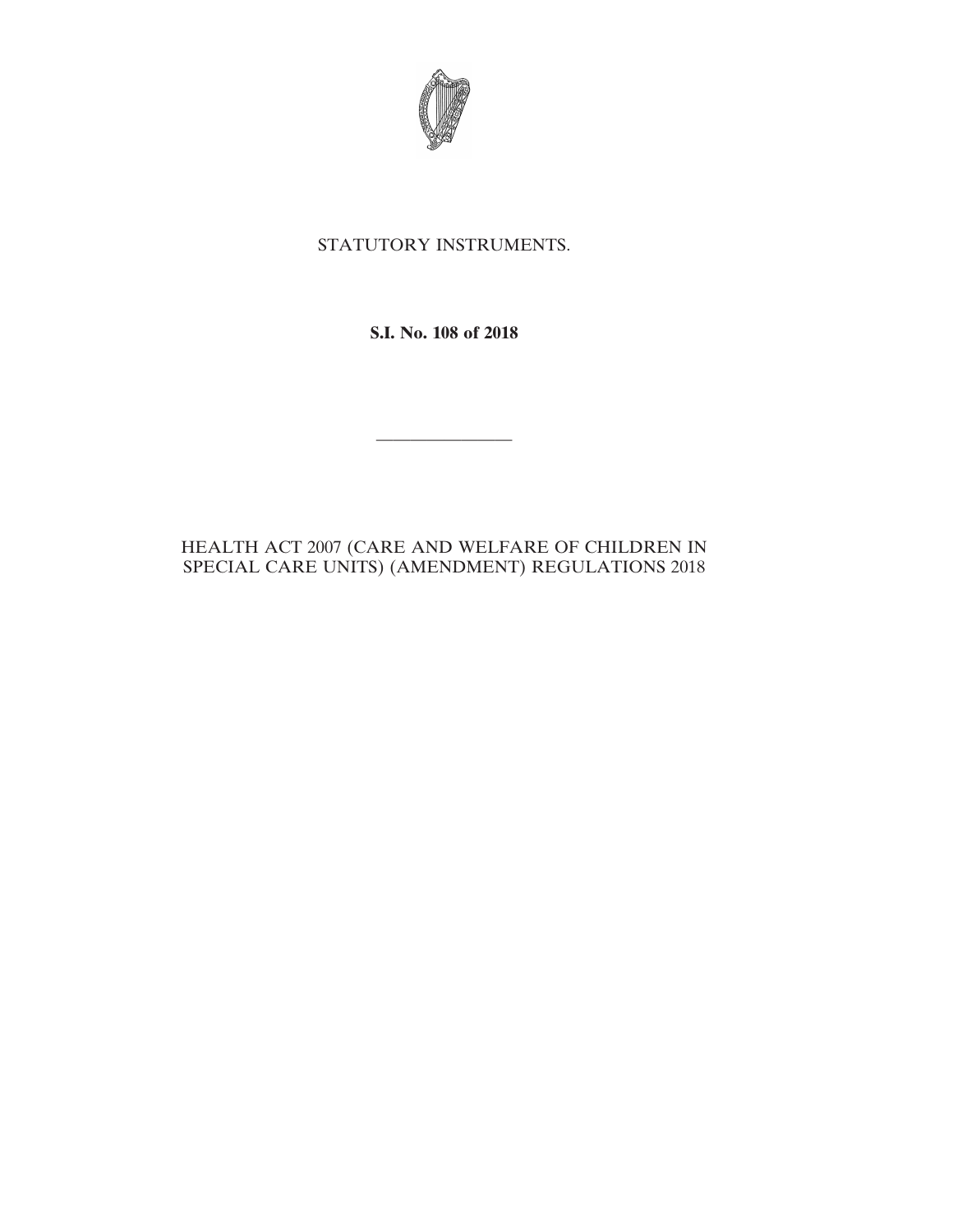## HEALTH ACT 2007 (CARE AND WELFARE OF CHILDREN IN SPECIAL CARE UNITS) (AMENDMENT) REGULATIONS 2018

I, SIMON HARRIS, Minister for Health, in exercise of the powers conferred on me by sections 98 and 101 of the Health Act 2007 (No. 23 of 2007) (as adapted by the Health and Children (Alteration of Name of Department and Title of Minister) Order 2011 (S.I. No. 219 of 2011)), hereby make the following regulations:

1. These Regulations may be cited as the Health Act 2007 (Care and Welfare of Children in Special Care Units) (Amendment) Regulations 2018.

2. The Health Act 2007 (Care and Welfare of Children in Special Care Units) Regulations 2017 (S.I. 634 of 2017) are amended by the substitution of Regulation  $26(1)$  with-

"26. (1) The registered provider shall—

- (*a*) take adequate precautions against the risk of fire,
- (*b*) provide suitable fire fighting equipment, building services and bedding and furnishings,
- (*c*) provide adequate means of escape, including emergency lighting,
- (*d*) make adequate arrangements for—
	- (i) preventing fire,
	- (ii) detecting, containing and extinguishing fires
	- (iii) giving warning of fires,
	- (iv) calling the fire service,
	- (v) evacuation, where necessary in the event of fire, of all persons in the special care unit and safe placement of children detained in the special care unit,
	- (vi) maintaining of all fire equipment, means of escape, building fabric and building services, and
	- (vii) reviewing fire precautions, and testing fire equipment, at suitable intervals,

*Notice of the making of this Statutory Instrument was published in "Iris Oifigiúil" of* 6*th April*, 2018.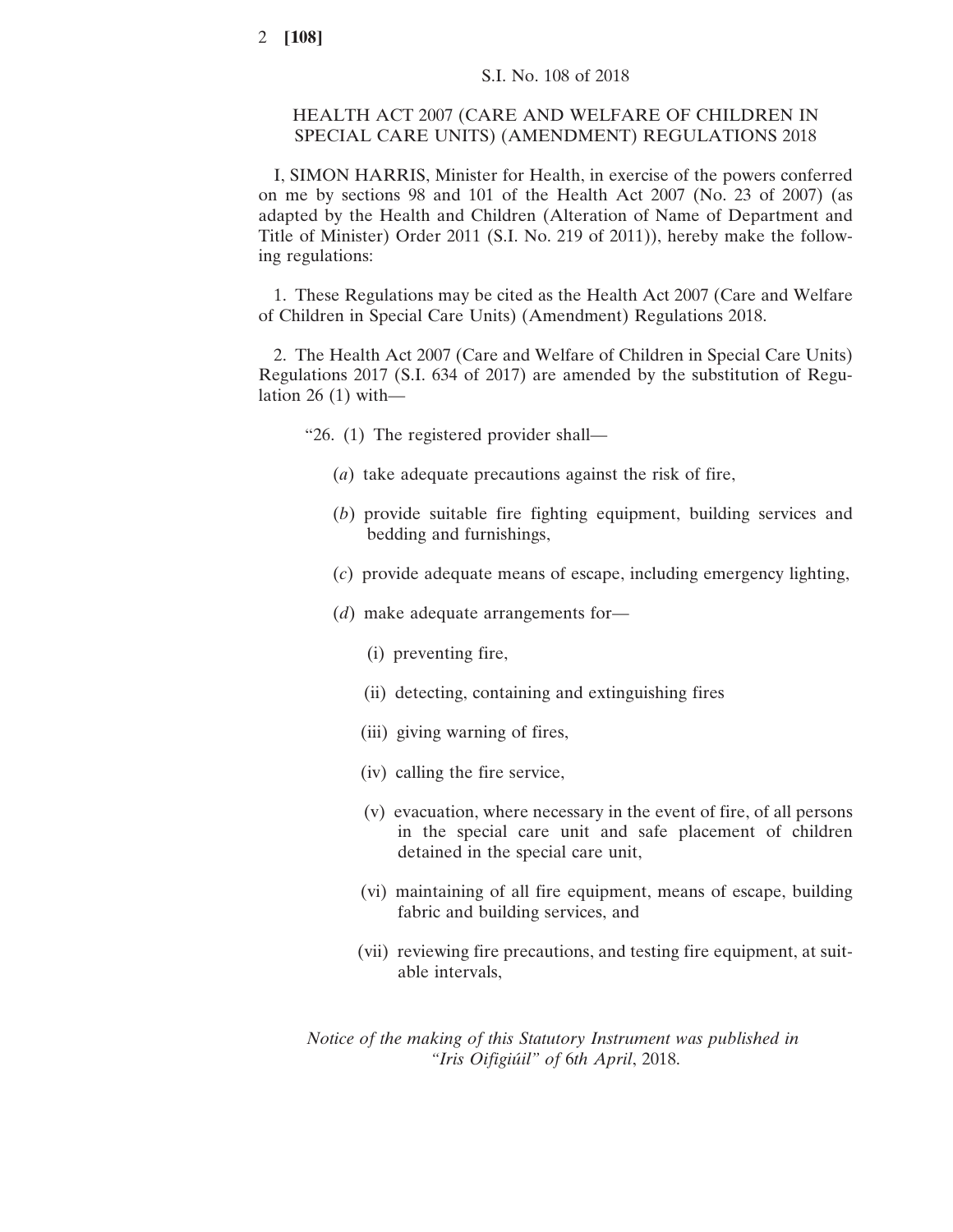- (*e*) make arrangements for staff members, interns, trainees and persons on placements as part of vocational training courses at the special care unit to receive suitable training in fire prevention, emergency procedures, building layout and escape routes, location of fire alarm call points and first aid, fire fighting equipment, fire control techniques and the procedures to be followed should the clothes of a child detained in the special care unit catch fire, and arrangements for the evacuation of children detained in the special care unit, calling the fire service and for assisting the fire brigade, and
- (*f*) ensure, by means of fire safety management and fire drills at suitable intervals, that staff members, interns, trainees, persons on placements as part of vocational training courses at the special care unit and, in so far as is reasonably practicable, children detained in the special care unit, are aware of the procedure to be followed in the case of fire, including the procedure for saving life."



GIVEN under my Official Seal, 29 March 2018.

> SIMON HARRIS, Minister for Health.